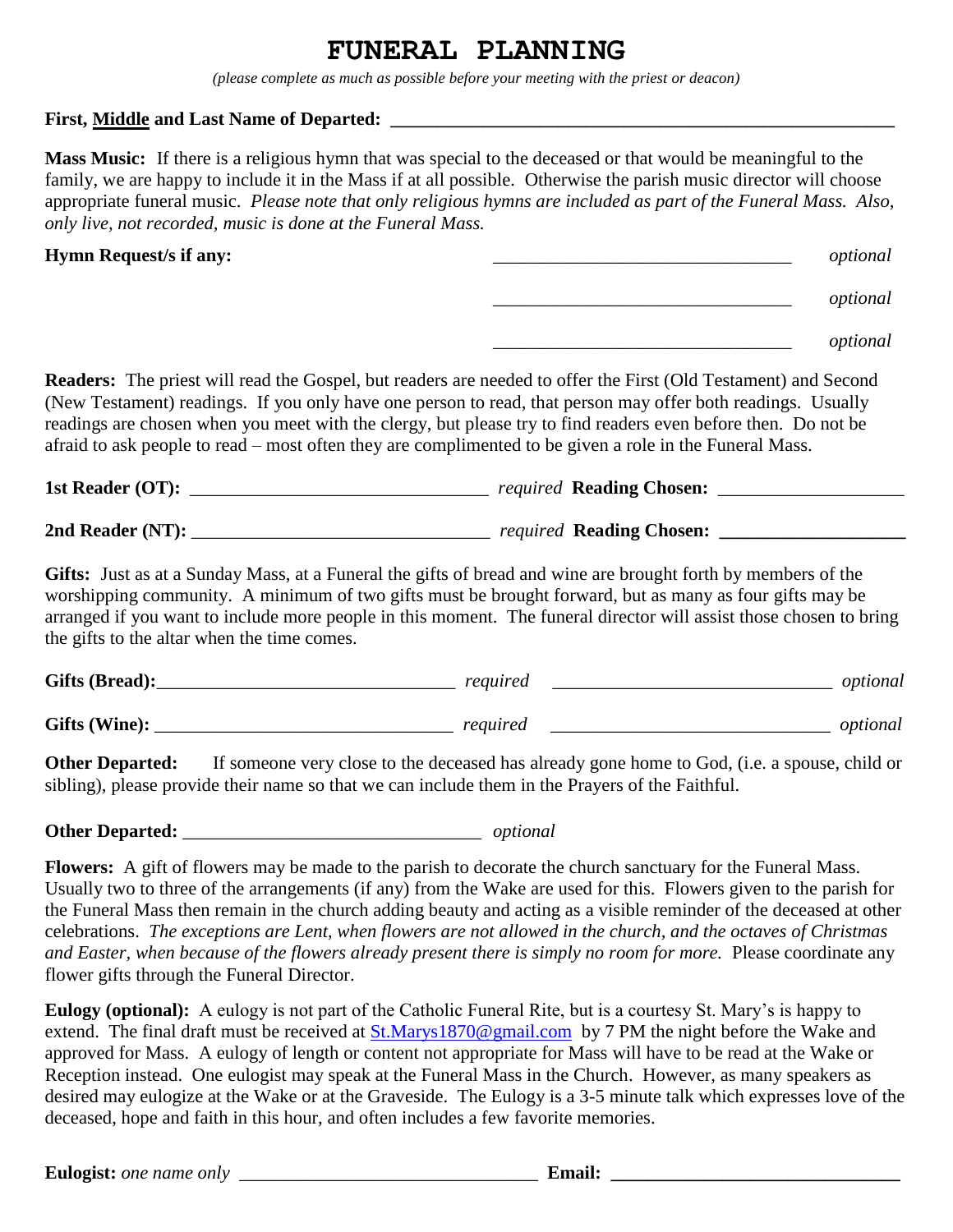To the Eulogist (if any):

Dear Friend in Christ,

Thank you for offering to deliver a Eulogy.

Eulogies are not actually part of the Catholic Funeral Rite, which is a prayer for the soul of the departed more than a memorial.

However, at St. Mary's we are always glad to offer this courtesy and opportunity, provided the guidelines for Eulogies set out by the Archdiocese of Boston are respected.

Therefore, please carefully read the following before composing a eulogy. Thank you and God bless you for making this beautiful contribution to the Funeral Mass.

One eulogist may speak at the Funeral Mass in the Church. However, as many speakers as desired may eulogize at the Wake, Graveside or Reception.

The Eulogy is a 3-5 minute talk, delivered by one person, which expresses love of the deceased, hope and faith in this hour, and often includes a few favorite memories. A good place to start is, "What did we love, what will we miss, about this person …?" Always avoid talking more about yourself than the deceased.

Please carefully time your eulogy by reading it out loud.

A copy, in WORD format, must be received by 7 PM THE NIGHT BEFORE THE WAKE to: [St.Marys1870@gmail.com](mailto:St.Marys1870@gmail.com)

Provided the Eulogy is of appropriate length and content, the eulogist will receive a reply email stating "Eulogy Accepted for Mass." They will then be invited forward at the start of Mass, by name. Nothing is carried up - a copy of the approved eulogy you sent us will be in place - no other copy may be used.

If the length or content are not appropriate for Mass, the eulogist will receive a reply email stating "Eulogy Accepted for Wake or Reception." In such a case they will not be invited to speak at Mass, but should arrange to offer the eulogy at the Wake or reception instead.

A copy of a eulogy of appropriate length and content follows as an example.

It times out at just over 4 minutes.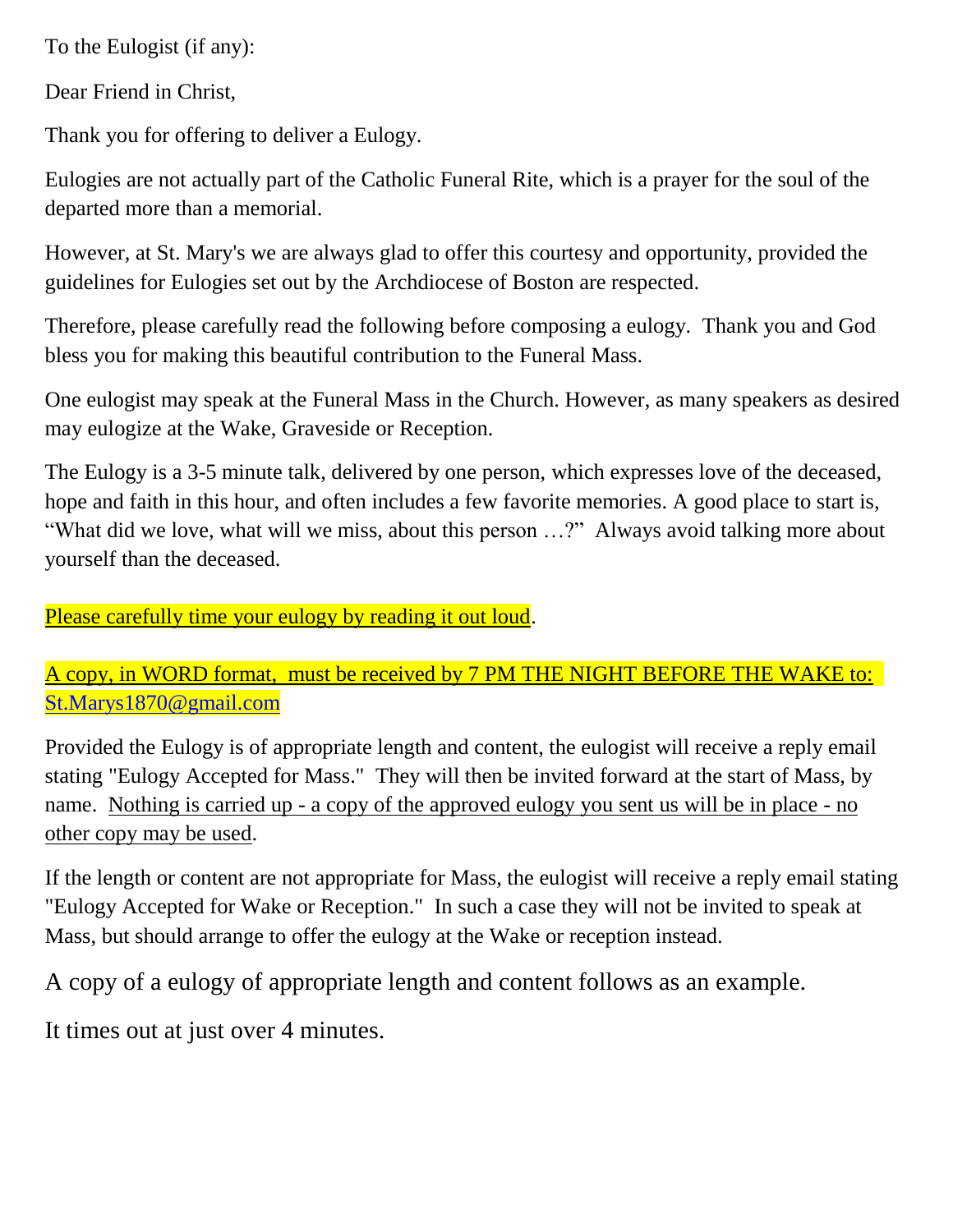*(page 1 of 2)*

## **Clare M. Burke Eulogy February 13, 2015**

On behalf of Clare's family, thank you all for being here today.

When Clare was born into the Galvin family there were 3 brothers waiting for her.

About 15 to 20 years ago, Clare told me this story.

When she was 7 (her brothers were 13, 10 and 9) her parents told her they were going to have another baby. She was thrilled. Clare was certain she would have the sister she had been wishing for, for years.

Instead, she got a fourth brother. As a small consolation, our parents allowed Clare to choose my name.

Some time after that, her career as a babysitter started. Clare told me about some of the "adventures" we had while I was in her care: like, carriage races, carriages rolling down hills, carriages tipping over and similar exciting events.

A few years later, while she was in high school, Clare noticed her kid brother fidgeting in church. So, she bought me a missal to help me concentrate during Mass.

Clare worked at the Brigham's Ice Cream Shop in West Roxbury while she was in high school.

From then on her favorite food was Brigham's Ice Cream!

She was a loyal Red Sox fan. She was pretty excited when they won the World Series ten years ago, on her  $70<sup>th</sup>$  birthday.

Clare was a graduate of the Catherine Laboure School of Nursing in Boston in1955. One of her early patients was our mother. Our entire family was really proud of our nurse.

Clare married Donald Burke in 1958. They had 4 daughters: Kathleen, Amy, Paula and Maureen.

Clare truly loved those girls. She was the Girl Scout Leader, the  $1<sup>st</sup>$  Communion dress maker, the ice cream party organizer, etc. and most of all; a loving mother.